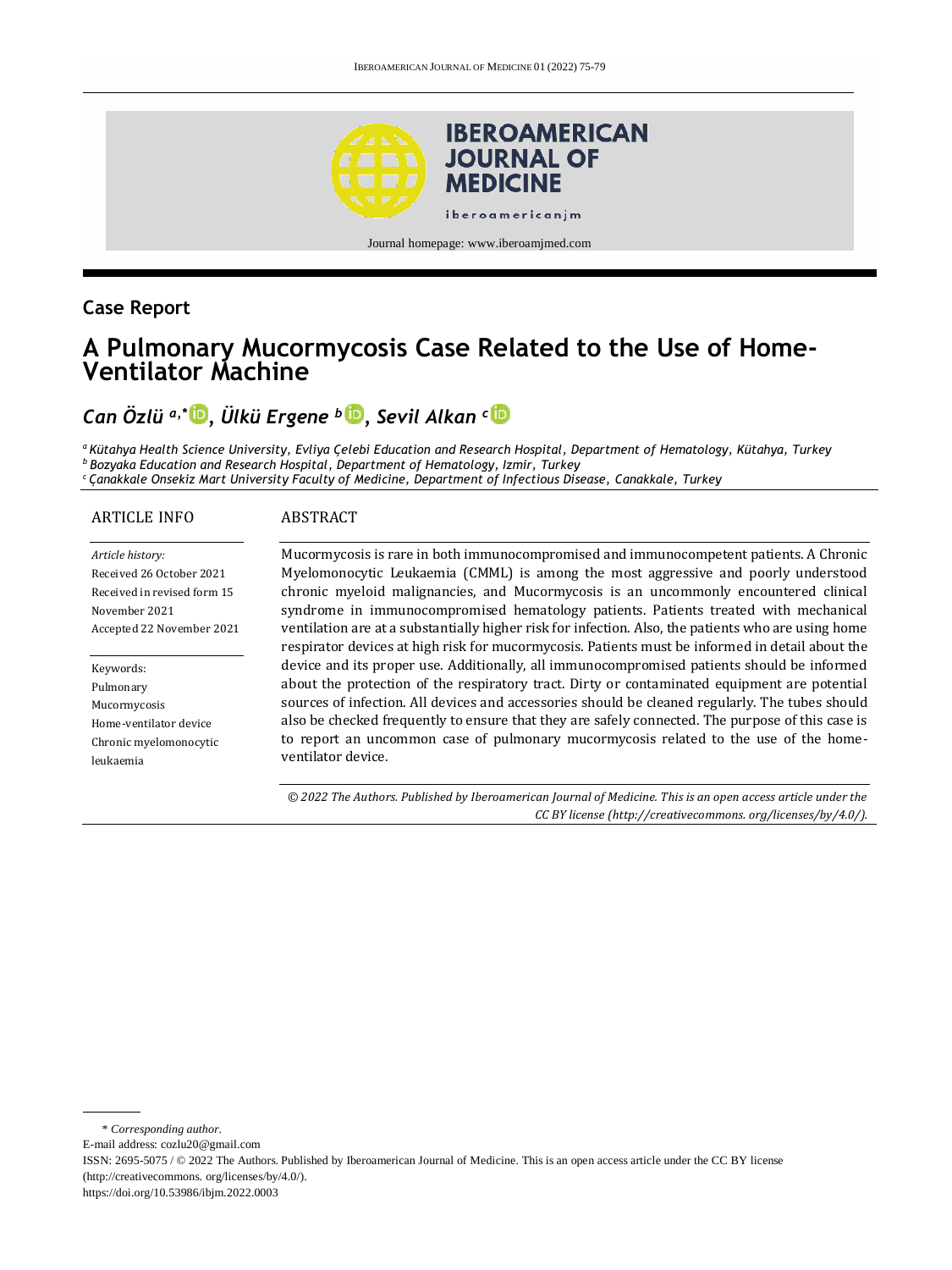### **Un caso de mucormicosis pulmonar relacionado con el uso de un ventilador doméstico**

### INFO. ARTÍCULO

#### RESUMEN

| Historia del artículo:     |
|----------------------------|
| Recibido 26 Octubre 2021   |
| Recibido en forma revisada |
| 15 Noviembre 2021          |
| Aceptado 22 Noviembre      |
| 2021                       |
|                            |

Palabras clave: Pulmonar Mucormicosis Dispositivo de ventilación doméstico Leucemia mielomonocítica crónica

La mucormicosis es rara en pacientes inmunodeprimidos e inmunocompetentes. La leucemia mielomonocítica crónica (LMMC) se encuentra entre las neoplasias mieloides crónicas más agresivas y poco comprendidas, y la mucormicosis es un síndrome clínico que se encuentra con poca frecuencia en pacientes con hematología inmunodeprimida. Los pacientes tratados con ventilación mecánica tienen un riesgo sustancialmente mayor de infección. Además, los pacientes que utilizan dispositivos de respiración en el hogar, tienen un alto riesgo de mucormicosis. Se debe informar detalladamente a los pacientes sobre el dispositivo y su uso adecuado. Además, todos los pacientes inmunodeprimidos deben ser informados sobre la protección del tracto respiratorio. Los equipos sucios o contaminados son posibles fuentes de infección. Todos los dispositivos y accesorios deben limpiarse con regularidad. Los tubos también deben revisarse con frecuencia para asegurarse de que estén conectados de manera segura. El propósito de este caso es reportar un caso infrecuente de mucormicosis pulmonar relacionado con el uso del dispositivo de ventilación domiciliaria.

*© 2022 Los Autores. Publicado por Iberoamerican Journal of Medicine. Éste es un artículo en acceso abierto bajo licencia CC BY (http:/[/creativecommons. org/licenses/by/4.0/\)](https://creativecommons.org/licenses/by/4.0/).*

HOW TO CITE THIS ARTICLE: Özlü C, Ergene Ü, Alkan S. A Pulmonary Mucormycosis Case Related to the Use of Home-Ventilator Machine. Iberoam J Med. 2022;4(1):75-79. doi[: 10.53986/ibjm.2022.0003.](https://doi.org/10.53986/ibjm.2022.0003)

## **1. INTRODUCTION**

Mucormycosis (*Phycomycosis, zygomycosis*) is an is an invasive fungal infection and rapidly progressive clinical syndrome caused by fungi belonging to the *Mucorales order* and the *Mucoraceae* family and characterized by infarct and necrosis resulting in high rates of morbidity and mortality [1, 2]. The pathophysiology of mucormycosis involves inhalation of fungal spores through the nose or mouth or even through a skin laceration [2]. Mainly, uncontrolled diabetes, long-term corticosteroid usage, and immunosuppressive therapies, and hematologic malignancies such as lymphoma, leukemia, are predisposing factors for mucormycosis. Although rare, healthy people may also become infected [1, 2].

The incidence of mucormycosis is unknown. There were 929 cases of mucormycosis reported by Roden MM et al. [3] depending on this data, diabetes mellitus and hematologic malignancies are the most common risk factors for mucormycosis. Based on anatomic localization, mucormycosis can be classified into six forms: rhino cerebral, pulmonary, cutaneous, gastrointestinal, disseminated, and uncommon presentations [4, 5]. Pulmonary mucormycosis has a poor prognosis, with a mortality rate of 80% [6]. Helpful tests for the diagnosis of pulmonary mucormycosis are radiodiagnostic tests, bronchoalveolar lavage specimens, and histopathological biopsy specimens. A reverse halo sign is one of the common computed tomography (CT) scan findings in pulmonary mucormycosis. Additionally, focal consolidations, masses, pleural effusions, or multiple nodules with airway-invasive features (such as clusters of centrilobular nodules,

peribronchial consolidations, and bronchial wall thickening) may also be seen [7].

A chronic myelomonocytic leukaemia (CMML) is a clonal malignant hematopoietic stem cell disorder characterized by clinical and pathological features of both a myelodysplastic syndrome and myeloproliferative neoplasm. CMML is classified as a myelodysplastic/myeloproliferative neoplasm by the 2016 World Health Organization (WHO) classification of hematopoietic tumors [8]. Chronic Myelomonocytic Leukaemia is a genetically diverse hematologic malignancy characterized by cytopenias with or without leukocytosis, marrow dysplasia, monocytosis, splenomegaly, and a propensity to transform into acute myeloid leukemia [9]. The purpose of this case is to report an uncommon case of mucormycosis related to the use of the home-ventilator machine in a patient with diagnosis of chronic obstructive pulmonary disease and CMML.

## **2. CASE REPORT**

A 64-year-old male patient presented to the hospital with complaints of weakness, cough, and fever with 38°C, and a blood pressure of 120/70 mmHg. He had mild hypoxia with oxygen saturation of 89% while breathing room air. His respiratory rate was 24 breaths/min and chest examination revealed crackles at the bases of both lungs. His extraoral examination was normal. On his medical history, he has coronary heart disease, chronic obstructive pulmonary disease (COPD) and using the home-ventilator machine for COPD, CMML and treated with azacitidine for two months. He had no history of diabetes mellitus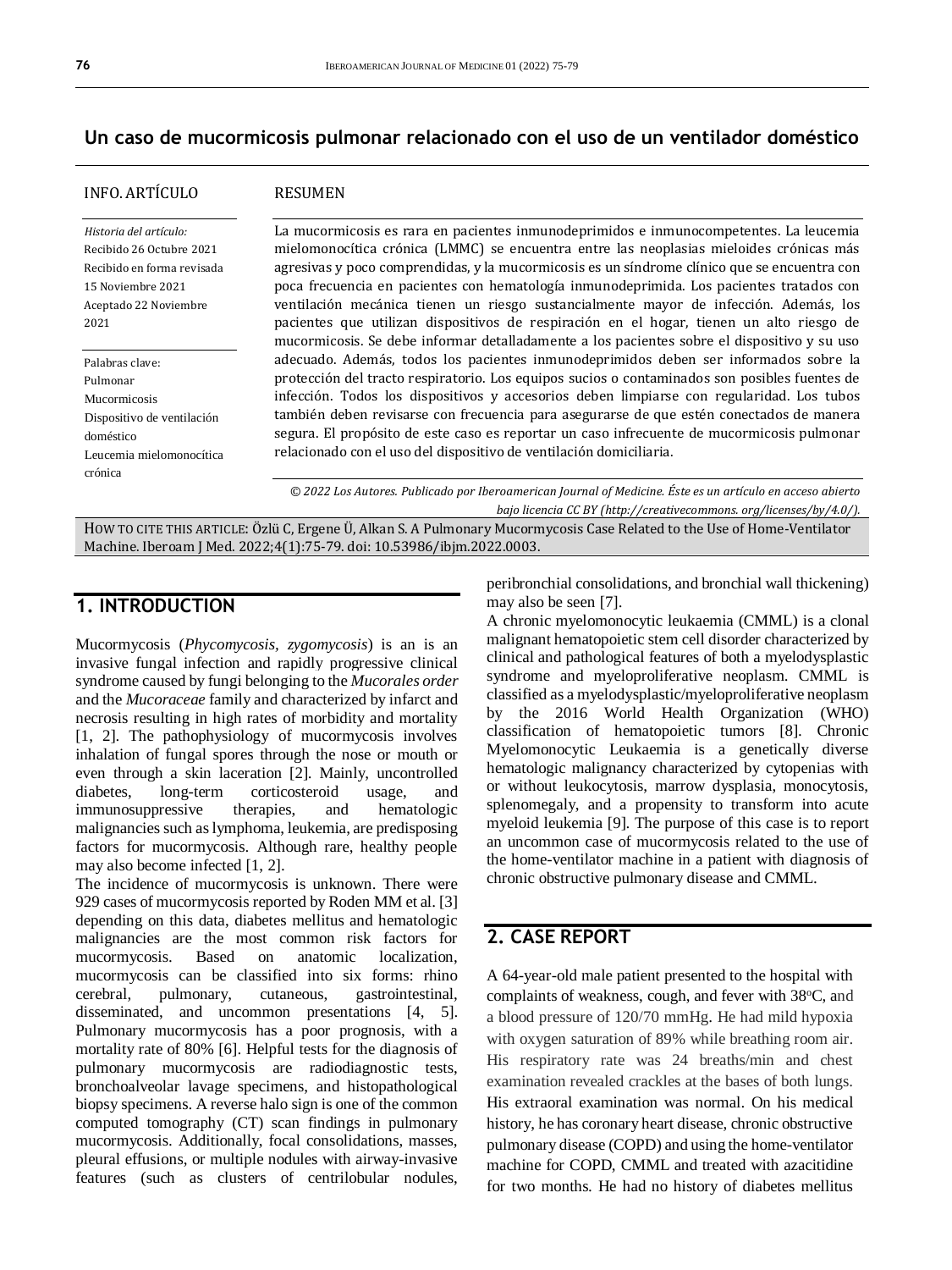and other any drug usage. Patient's laboratory results revealed white blood cells (WBCs) 18,000 mm<sup>3</sup>, monocyte %48, absolute monocyte number  $8,640$  mm<sup>3</sup>, hemoglobin: 8gr/dl, thrombocyte: 88,000 mm<sup>3</sup>, glucose 119 mg/dL, Lactate Dehydrogenase (LDH) 344 mg/dL total bilirubin 1.41, C-reactive protein (CRP): 5 mg/dl.

The patient was hospitalized, and he was supported with 5L/min of oxygen with nasal canula and empirically Ceftriaxone 2x1 gr/day/intravenous was started after microbiological cultures (blood, urine, sputum) were taken. A chest high resolution computerized thorax scan (HRCT) was performed. Despite the previous examination of a HRCT was normal and showed no active infection or infiltration in the lungs, which taken two months ago. A second thorax HRCT revealed a groundglass appearance of the lung and many consolidation areas (Figure-1). These signs were due to a specific fungal infection. The (polymerase chain reaction) PCR test results for *Pneumocystis jiroveci*, Cytomegalovirus, and Legionella species was negative. Bronchoalveolar lavage analysis was not performed due to the patient's relatives refused this interventional procedure. Since respiratory distress increased, empirical classical Amphotericin B treatment was started according to HRCT findings. In addition, cefriaxone was stopped and empirical piperacillin tazobactam was started.



*Figure 1: High resolution computerized thorax scan image. The lung bilaterally developed several large consolidations clustered from the centre hilum to the chest wall. He had a bilateral severe air bronchogram and fusiform bronchiectasis. There is also an irregularly thickening pleural on both sides of the hemithorax.*

In the patient's deeper anamnesis, we learned he was using his father's home ventilator device for 3 weeks before his complaints. He used this device despite receiving any informed advice from his doctors or other medical professionals. We also learned that from hospital

automation system records, he was treated with azacitidine ( $75 \text{ mg/m}^2$ /day) for 7 days per month and after two cycles of azacitidine treatment, the patient's lung and other physical examination findings and laboratory parameters were normal two weeks before the hospitalization, when he come to the outpatient clinic.

The home ventilator device was brought to the hospital for further analysis. The breathing filter was examined, swab samples were taken, and a microbiological examination was performed. The organism was isolated from his father's air tube of the non-invasive ventilation device. Swap samples showed hif and cultures showed growth of a mold rapidly filling the petri dish of chocolate agar within 48 hours of incubation (Figure 2). Grown mold was identified as *Mucor spp.*



*Figure 2: Growth of mold on chocolate agar.*

Even with antifungal treatment, our patient went into respiratory insufficiency and died in the  $4<sup>th</sup>$  day of antifungal treatment.

## **3. DISCUSSION**

Mucormycosis is an uncommonly encountered clinical syndrome in immunocompromised hematology patients. Mucormycosis is rare in both immunocompromised and immunocompetent patients [1, 2]. The most reported clinical presentations in mucormycosis are the rhinocerebral, pulmonary, and cutaneous forms (superficial) and less frequently the gastrointestinal, disseminated, and miscellaneous forms [10]. Pulmonary mucormycosis infections are most found in immunocompromised patients, such as those who are undergoing chemotherapy or chronic corticosteroid treatment. Pulmonary mucormycosis is an infection caused by the inhalation of spores causing pneumonia with the subsequent necrosis of lung tissue. This infection can also spread directly or hematogenous to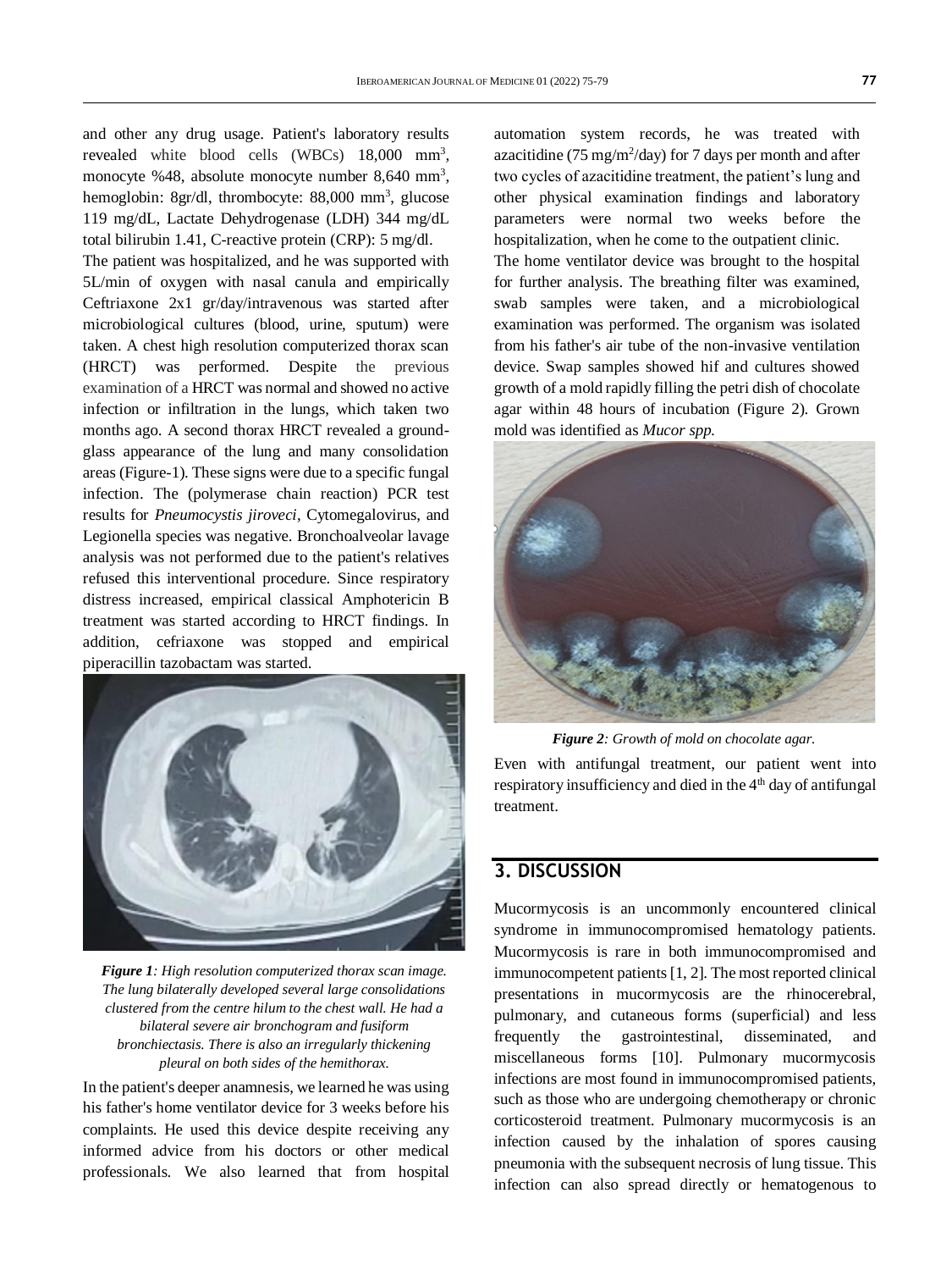surrounding structures in the mediastinum such as the heart or other organs [11]. In this study, we aimed to report an uncommon case of pulmonary mucormycosis related to the use of the home-ventilator machine.

The hematological malignancies are the most common underlying disease of mucormycosis. The patients with acute myeloid leukemia, myelodysplastic syndrome, hematopoietic stem cell transplantation and acute lymphoblastic leukemia are at higher risk of developing mucormycosis, especially in the neutropenic period [12]. The presented case had CMML but he was not at in the neutropenic period.

Azacitidine is primarily approved for the treatment of myelodysplastic syndrome. However, it is also approved for the treatment of CMML patients. It is expected to almost all patients be neutropenic in the first 1-3 cycles of azacitidine treatment. Antibiotics prophylaxis and/or G-CSF should be considered in patients requiring urgent treatment with azacitidine, to prevent hospitalization and neutropenic sepsis during the first 2 cycles [13]. However, the data on its relationship with fungal infections could not be reached. As mucormycosis is usually expected to be found after immunosuppression (such as chemotherapy or steroid treatment), but in this the reported patient, the development of this infection occurred at home without any immunosuppression. This is the interesting feature of this case.

Pulmonary mucormycosis commonly occurs in men over 55 years of age. Common clinical findings in these patients are fever, neutropenia, dyspnea, and cough [11]. The presented case was also 64-year-old male, and he did not have neutropenia, but had fever, dyspnea, and cough symptoms. It was reported that pulmonary mucormycosis could be seen after pulmonary tuberculosis (TB) infection [12]. However, the presented case had no history of TB.

In pulmonary mucormycosis cases, pleural effusion, lung infiltration, consolidation, thickly walled cavities, multiple nodules can be detected mostly, but rarely hilar or mediastinal lymphadenopathy, air crescent sign, pneumothorax, reverse halo sign can be seen in radiological imaging [11, 12]. Radiological findings can be seen bilaterally or unilaterally, but generally radiological findings are non-specific [12]. The presented case thorax HCRT findings were a ground-glass appearance of the lung and many consolidation areas in both lungs.

There are four determining factors in the successful treatment of mucormycosis: early diagnosis, amphotericin B, surgical resection, and reversal of host impairment [1, 2]. It is reported that in addition to medical treatment, additional surgical interventions are required in the treatment of the disease. Its mortality has been reported as over 25% [11]. Our patient. He died without considering surgical treatment. The diagnosis of the patient could not be confirmed microbiologically since his relatives did not accept the invasive procedure.

Patients treated with home respirator devices are at a substantially higher risk for many infections. Patients who use these devices must be informed in detail about the device and its proper use. Additionally, all immunocompromised patients should be informed about the protection of the respiratory tract. Dirty or contaminated equipment are potential sources of infection. All devices and accessories should be cleaned regularly. The tubes should be also checked frequently to ensure that they are safely connected.

## **4. CONFLICT OF INTERESTS**

The authors have no conflict of interest to declare. The authors declared that this study has received no financial support.

## **5. REFERENCES**

*1. Deboni MC, Pozzani VR, Lisboa T, Hiraki K, Viplich R, Naclério-Homem MG. Mucormycosis in an immunocompetent patient: follow-up of 1 year after treatment. Acta Otolaryngol. 2006;126(9):993-6. doi: [10.1080/00016480500534439.](https://doi.org/10.1080/00016480500534439)*

*2. Mohindra S, Mohindra S, Gupta R, Bakshi J, Gupta SK. Rhinocerebral mucormycosis: the disease spectrum in 27 patients. Mycoses. 2007;50(4):290- 6. doi[: 10.1111/j.1439-0507.2007.01364.x.](https://doi.org/10.1111/j.1439-0507.2007.01364.x)*

*3. Roden MM, Zaoutis TE, Buchanan WL, Knudsen TA, Sarkisova TA, Schaufele RL, et al. Epidemiology and outcome of zygomycosis: a review of 929 reported cases. Clin Infect Dis. 2005;41(5):634-53. doi[: 10.1086/432579.](https://doi.org/10.1086/432579)*

*4. Petrikkos G, Skiada A, Lortholary O, Roilides E, Walsh TJ, Kontoyiannis DP. Epidemiology and clinical manifestations of mucormycosis. Clin Infect Dis. 2012;54 Suppl 1:S23-34. doi[: 10.1093/cid/cir866.](https://doi.org/10.1093/cid/cir866)*

*5. Ergene U, Ozbalci D, Baykal B, Metin Ciris I, Yariktas M. Aplastic anemia, mucormycosis and aspergillosis in infectious mononucleosis: success is possible. Transfus Apher Sci. 2007;37(2):125-9. doi: [10.1016/j.transci.2007.03.016.](https://doi.org/10.1016/j.transci.2007.03.016)*

*6. Virally ML, Riveline JP, Virally J, Chevojon P, Regnard JF, Belmekki A, et al. Pulmonary mucormycosis in a diabetic patient with HIV. Diabetes Care. 2002;25(11):2105. doi[: 10.2337/diacare.25.11.2105.](https://doi.org/10.2337/diacare.25.11.2105)*

*7. Murphy RA, Miller WT Jr. Pulmonary mucormycosis. Semin Roentgenol. 1996 Jan;31(1):83-7. doi[: 10.1016/s0037-198x\(96\)80043-5.](https://doi.org/10.1016/s0037-198x(96)80043-5)*

*8. Arber DA, Orazi A, Hasserjian R, Thiele J, Borowitz MJ, Le Beau MM, et al. The 2016 revision to the World Health Organization classification of*